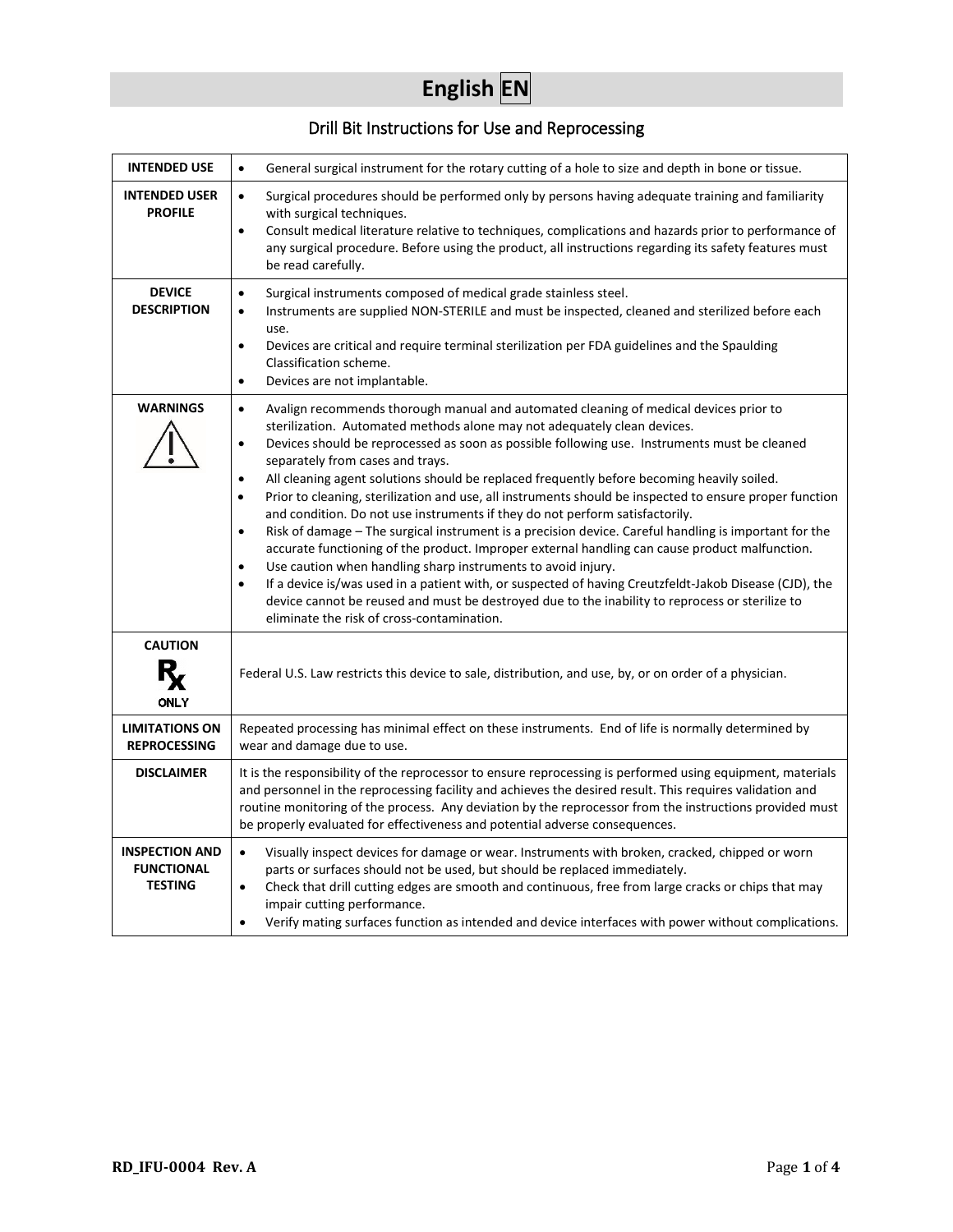#### **Reprocessing Instructions**

| <b>TOOLS AND</b><br><b>ACCESSORIES</b>                                  | Water<br><b>Cleaning Agents</b><br>Accessories<br>Equipment                                                                                                                                                                                                                                                                                                                                                                                                                                                                                                                                                                                                                                                                                                                                                                                                                                                                                                                                                                                                                                                                                                                                                                                                                                                                                                                                                                    | Cold Tap Water (< 20°C / 68°F)<br>Hot Tap Water ( $>$ 40 $^{\circ}$ C / 104 $^{\circ}$ F)<br><b>Soaking Pans</b><br><b>Medical Compressed Air</b><br>Ultrasonic Cleaner (Sonicator)<br><b>Automated Washer</b>                                                                                                      | Deionized (DI) or Reverse Osmosis (RO) Water (ambient)<br>Assorted Sizes of Brushes and/or Pipe Cleaners with Nylon Bristles<br>Absorbent, Low Lint Disposable Cloths or equivalent | Neutral Enzymatic Detergent pH 6.0-8.0 i.e. MetriZyme, EndoZime, Enzol                                                                                                                     |  |  |
|-------------------------------------------------------------------------|--------------------------------------------------------------------------------------------------------------------------------------------------------------------------------------------------------------------------------------------------------------------------------------------------------------------------------------------------------------------------------------------------------------------------------------------------------------------------------------------------------------------------------------------------------------------------------------------------------------------------------------------------------------------------------------------------------------------------------------------------------------------------------------------------------------------------------------------------------------------------------------------------------------------------------------------------------------------------------------------------------------------------------------------------------------------------------------------------------------------------------------------------------------------------------------------------------------------------------------------------------------------------------------------------------------------------------------------------------------------------------------------------------------------------------|---------------------------------------------------------------------------------------------------------------------------------------------------------------------------------------------------------------------------------------------------------------------------------------------------------------------|-------------------------------------------------------------------------------------------------------------------------------------------------------------------------------------|--------------------------------------------------------------------------------------------------------------------------------------------------------------------------------------------|--|--|
| <b>POINT-OF-USE</b><br><b>AND</b><br><b>CONTAINMENT</b>                 | 1)<br>2)<br>supply.                                                                                                                                                                                                                                                                                                                                                                                                                                                                                                                                                                                                                                                                                                                                                                                                                                                                                                                                                                                                                                                                                                                                                                                                                                                                                                                                                                                                            | Follow health care facility point of use practices. Keep devices moist after use to prevent soil from drying and<br>remove excess soil and debris from all surfaces and hard-to-clean design features.<br>Follow universal precautions and contain devices in closed or covered containers for transport to central |                                                                                                                                                                                     |                                                                                                                                                                                            |  |  |
| <b>MANUAL</b><br><b>CLEANING</b><br><b>AUTOMATED</b><br><b>CLEANING</b> | Prepare neutral pH enzymatic detergent as per vendor's directions. Enzol® enzymatic detergent is<br>3)<br>recommended at a preparation of 1 oz./gallon using lukewarm water.<br>Fully immerse device in the prepared detergent per labeling instructions. Allow device to soak for a minimum<br>4)<br>of 1 minute.<br>5)<br>Scrub the device, using a soft bristled brush, paying particular attention to hard to reach areas until all visible<br>soil has been removed.<br>Prepare neutral pH enzymatic detergent in the sonicator (as per vendor directions) and sonicate the devices for<br>6)<br>a minimum of 10 minutes. Note: Enzyme solution shall be changed when it becomes grossly contaminated<br>(bloody and/or turbid).<br>Rinse all surfaces in running reverse osmosis or deionized (RO/DI) water for a minimum of 3 minutes to remove<br>7)<br>any residual detergent or debris.<br>Dry the device with a clean, soft cloth. Filtered, compressed air may be used to aid drying.<br>8)<br>9)<br>Visually examine each device for cleanliness. If visible soil remains, repeat cleaning procedure.<br>Note: All devices must be manually pre-cleaned prior to any automated cleaning process, follow steps 1-5. Steps 6-9<br>are optional but advised.<br>10) Clean devices within a washer/disinfector utilizing the equipment and detergent manufacturers' instructions<br>per the below minimum parameters. |                                                                                                                                                                                                                                                                                                                     |                                                                                                                                                                                     |                                                                                                                                                                                            |  |  |
|                                                                         | Phase<br>Pre-wash 1<br>Enzyme Wash<br>Rinse 1<br><b>Purified Water Rinse</b><br>Drying                                                                                                                                                                                                                                                                                                                                                                                                                                                                                                                                                                                                                                                                                                                                                                                                                                                                                                                                                                                                                                                                                                                                                                                                                                                                                                                                         | Time (minutes)<br>02:00<br>02:00<br>01:00<br>00:10<br>15:00<br>12) Visually examine each device for cleanliness. If visible soil remains, repeat cleaning procedure.                                                                                                                                                | Temperature<br>Cold Tap Water<br>Hot Tap Water<br>Hot Tap Water<br>146-150°F / 63-66°C<br>$194^{\circ}$ F / 90 $^{\circ}$ C                                                         | Detergent Type &<br>Concentration<br>N/A<br>Enzyme Detergent<br>N/A<br>N/A<br>N/A<br>11) Dry excess moisture using an absorbent cloth. Filtered, compressed air may be used to aid drying. |  |  |
| <b>DISINFECTION</b>                                                     | Devices must be terminally sterilized (See § Sterilization).<br>$\bullet$<br>Avalign devices are compatible with washer/disinfector time-temperature profiles for thermal disinfection per<br>$\bullet$<br>ISO 15883.                                                                                                                                                                                                                                                                                                                                                                                                                                                                                                                                                                                                                                                                                                                                                                                                                                                                                                                                                                                                                                                                                                                                                                                                          |                                                                                                                                                                                                                                                                                                                     |                                                                                                                                                                                     |                                                                                                                                                                                            |  |  |
| <b>PACKAGING</b>                                                        | Only FDA cleared sterilization packaging materials should be used by the end user when packaging the devices.<br>$\bullet$<br>The end user should consult ANSI/AAMI ST79 for additional information on steam sterilization.<br>$\bullet$<br><b>Sterilization Wrap</b><br>$\bullet$<br>Individual instruments may be wrapped in a standard, medical grade sterilization wrap using the AAMI<br>$\circ$<br>double wrap method or equivalent.                                                                                                                                                                                                                                                                                                                                                                                                                                                                                                                                                                                                                                                                                                                                                                                                                                                                                                                                                                                     |                                                                                                                                                                                                                                                                                                                     |                                                                                                                                                                                     |                                                                                                                                                                                            |  |  |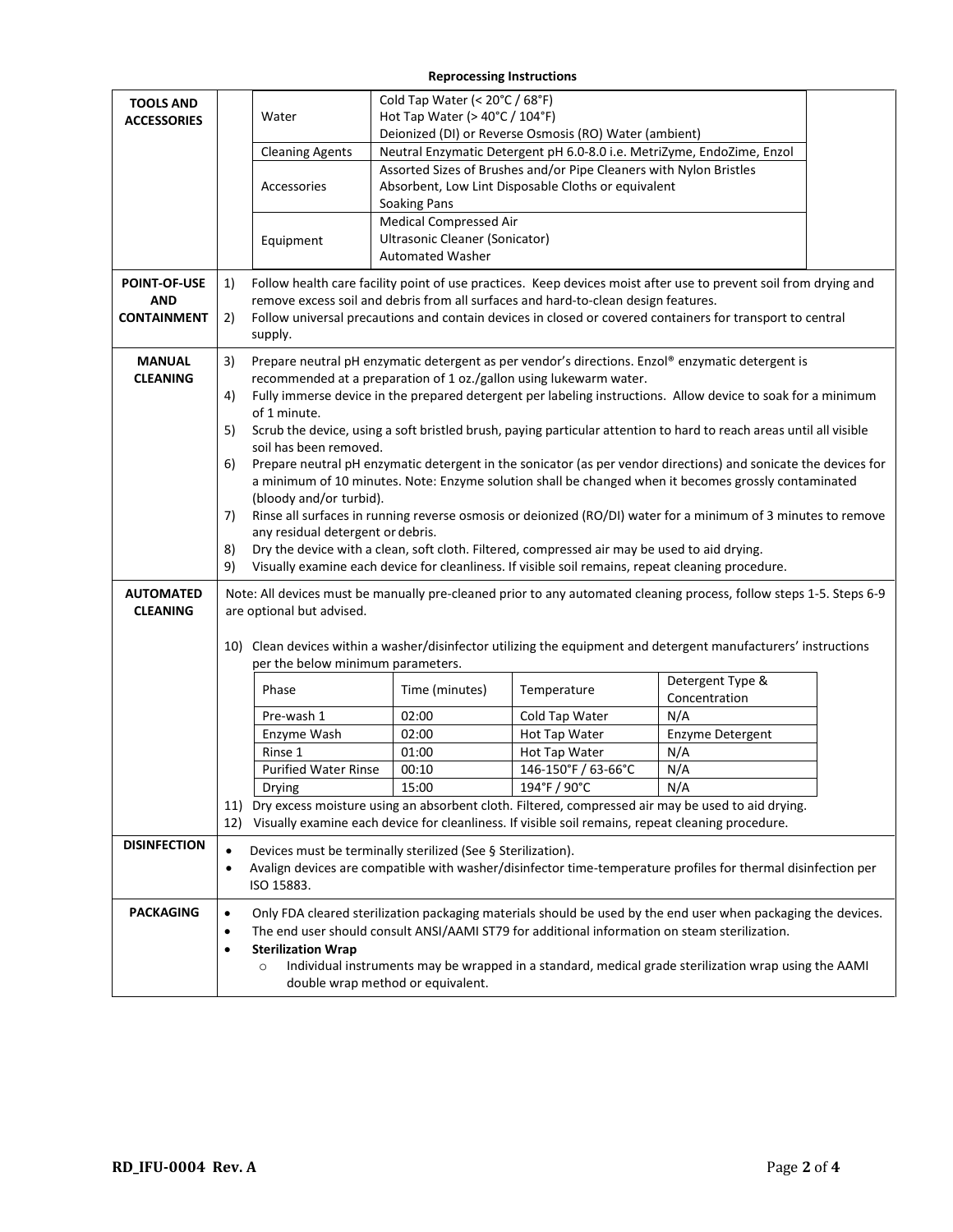#### **Reprocessing Instructions (cont)**

| <b>STERILIZATION</b> | Sterilize with steam. The following minimum cycle has been validated for sterilization of Avalign devices:                                                                                                                                                                                                                                                                                                                                                                                                                                                                                                                                                                                                                                                                                         |                               |                                   |                                                                                                 |                                  |
|----------------------|----------------------------------------------------------------------------------------------------------------------------------------------------------------------------------------------------------------------------------------------------------------------------------------------------------------------------------------------------------------------------------------------------------------------------------------------------------------------------------------------------------------------------------------------------------------------------------------------------------------------------------------------------------------------------------------------------------------------------------------------------------------------------------------------------|-------------------------------|-----------------------------------|-------------------------------------------------------------------------------------------------|----------------------------------|
|                      | <b>Double Wrapped Instruments:</b>                                                                                                                                                                                                                                                                                                                                                                                                                                                                                                                                                                                                                                                                                                                                                                 |                               |                                   |                                                                                                 |                                  |
|                      | <b>Cycle Type</b><br>Prevacuum                                                                                                                                                                                                                                                                                                                                                                                                                                                                                                                                                                                                                                                                                                                                                                     | Temperature<br>132°C (270°F)  | <b>Exposure Time</b><br>4 minutes | <b>Pulses</b><br>4                                                                              | <b>Drying Time</b><br>20 minutes |
|                      | The operating instructions and guidelines for maximum load configuration of the sterilizer manufacturer should<br>٠<br>be followed explicitly. The sterilizer must be properly installed, maintained, and calibrated.<br>Time and temperature parameters required for sterilization vary according to type of sterilizer, cycle design,<br>$\bullet$<br>and packaging material. It is critical that process parameters be validated for each facility's individual type of<br>sterilization equipment and product load configuration.<br>A facility may choose to use different steam sterilization cycles other than the cycle suggested if the facility has<br>$\bullet$<br>properly validated the cycle to ensure adequate steam penetration and contact with the devices for<br>sterilization. |                               |                                   |                                                                                                 |                                  |
| <b>STORAGE</b>       | After sterilization, devices should remain in sterilization wrap and be stored in a clean, dry cabinet or storage<br>$\bullet$<br>case.<br>Care should be taken when handling wrapped devices to avoid damaging the sterile barrier.<br>٠                                                                                                                                                                                                                                                                                                                                                                                                                                                                                                                                                          |                               |                                   |                                                                                                 |                                  |
| <b>MAINTENANCE</b>   | Discard damaged, worn or non-functional devices.<br>$\bullet$<br>Drills cannot be resharpened.<br>$\bullet$                                                                                                                                                                                                                                                                                                                                                                                                                                                                                                                                                                                                                                                                                        |                               |                                   |                                                                                                 |                                  |
| <b>WARRANTY</b>      | All products are guaranteed to be free from defects in material and workmanship at the time of shipping.<br>$\bullet$<br>Avalign instruments are reusable and meet AAMI standards for sterilization. All our products are designed and<br>$\bullet$<br>manufactured to meet the highest quality standards. We cannot accept liability for failure of products which<br>have been modified in any way from their original design.                                                                                                                                                                                                                                                                                                                                                                   |                               |                                   |                                                                                                 |                                  |
| <b>CONTACT</b>       | <b>Manufactured by:</b><br><b>Avalign Technologies</b><br>8727 Clinton Park Drive<br>Fort Wayne, IN 46825<br>1-877-289-1096<br>www.avalign.com                                                                                                                                                                                                                                                                                                                                                                                                                                                                                                                                                                                                                                                     | product.questions@avalign.com |                                   | <b>Distributed by:</b><br>822 Montgomery Ave<br>Suite 205<br>Narberth, PA 19072<br>800-600-0428 | <b>Millennium Surgical Corp</b>  |